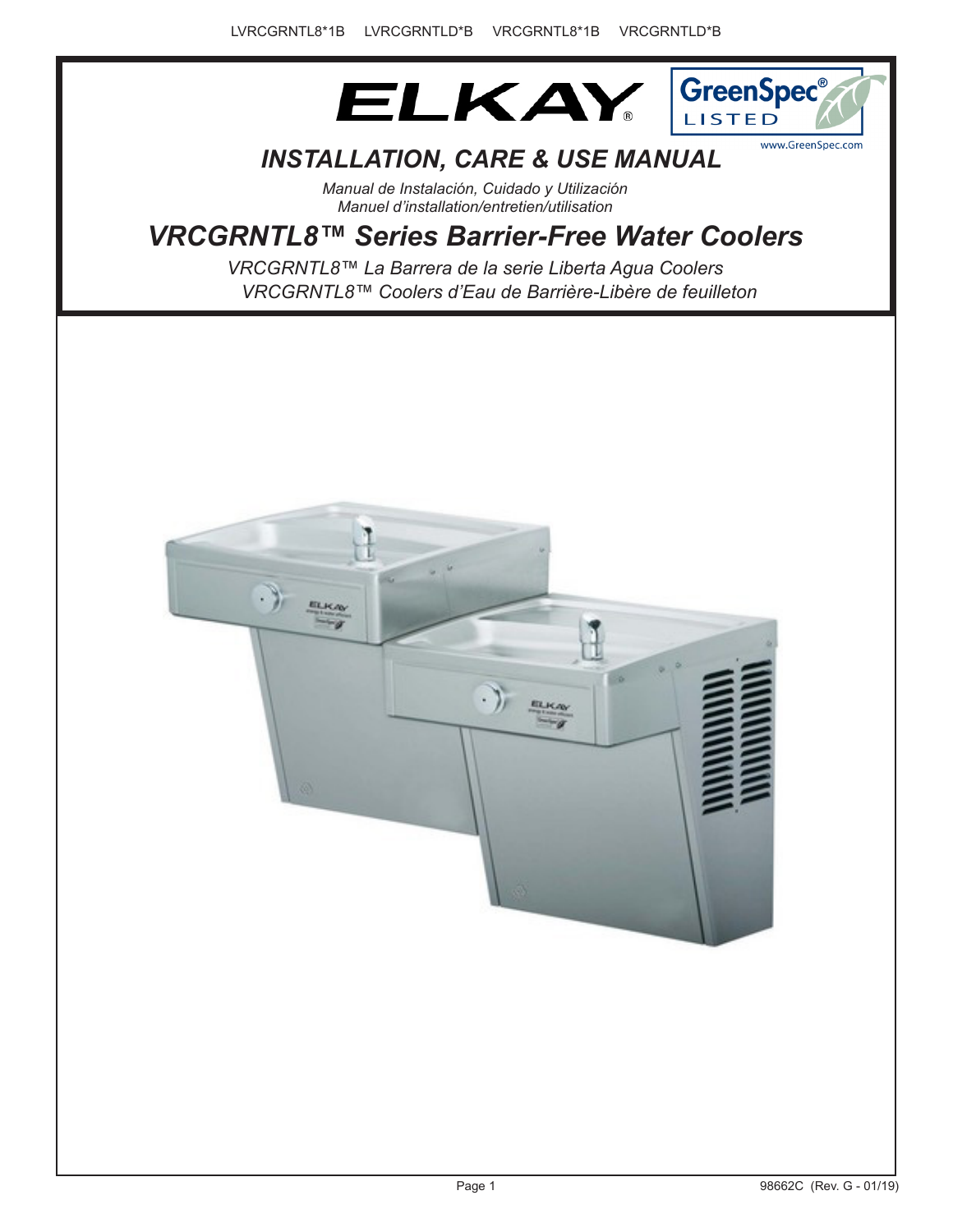**Note: Danger! Electric shock hazard. Disconnect power before servicing unit. Nota: peligro! Peligro de descarga eléctrica. Desconecte antes de reparar la unidad. Remarque : Danger ! Risque d'électrocution. Débrancher avant de réparer l'appareil.**

 Uses HFC-134A refrigerant Usa refrigerante HFC-134A Utilise du fluide frigorigéne HFC-134A



**FIG. 1 VRCGRNTL8 SHOWN**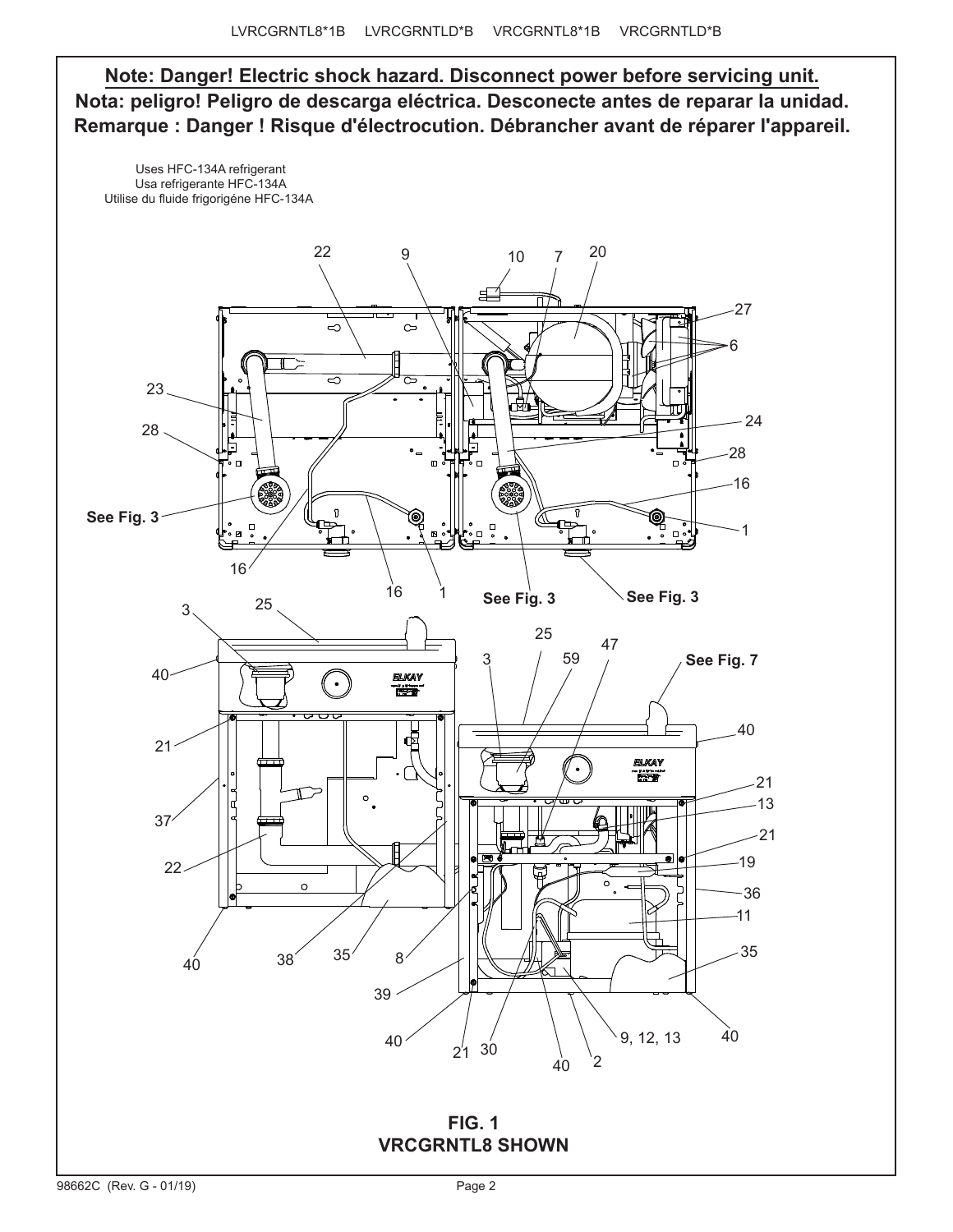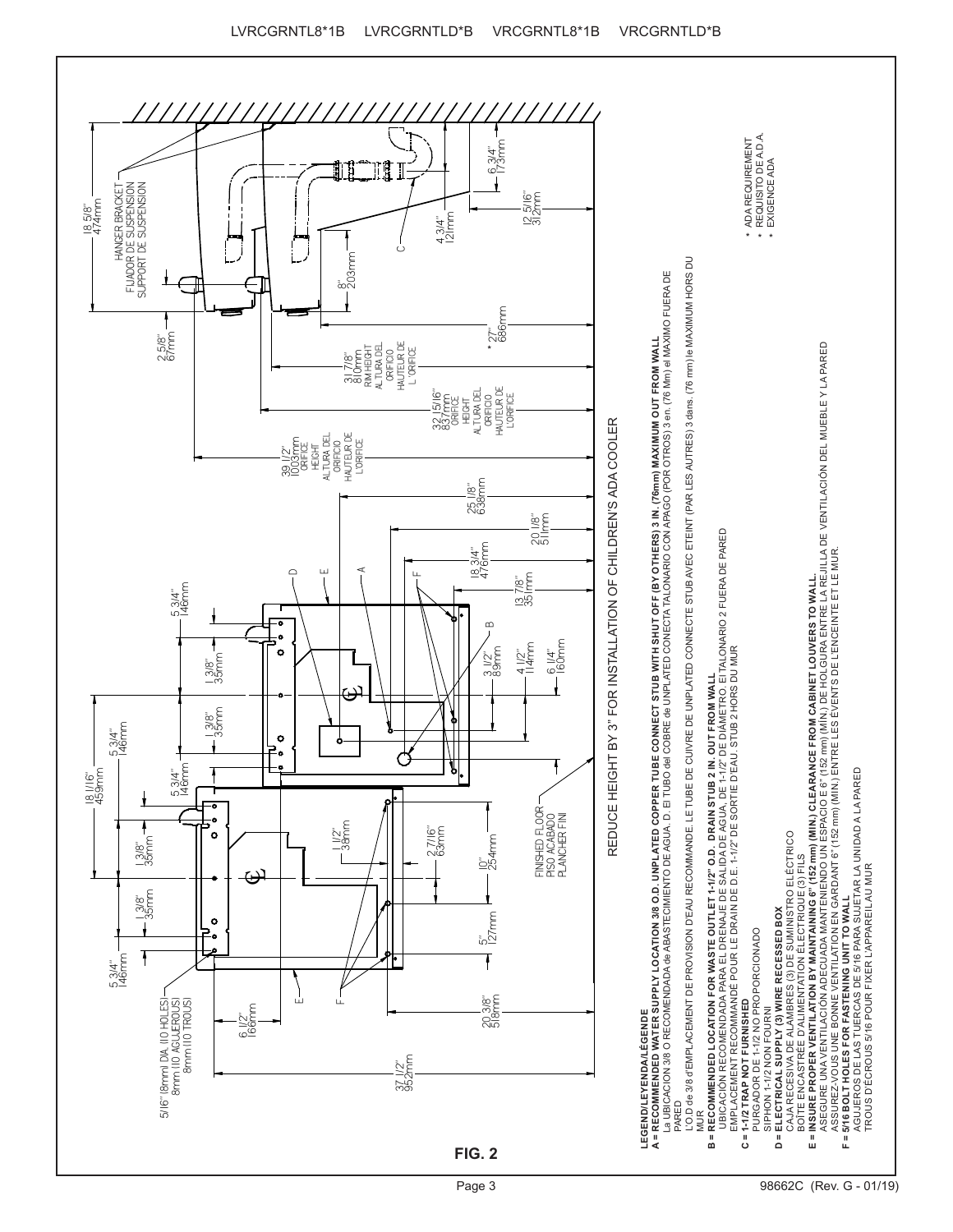**IMPORTANT ALL SERVICE TO BE PERFORMED BY AN AUTHORIZED SERVICE PERSON**

### **HANGER BRACKETS & TRAP INSTALLATION**

- 1) Remove hanger bracket fastened to back of cooler by removing one (1) screw.
- 2) Mount the hanger bracket and trap as shown in Figure 2.
- **NOTE:** Hanger Bracket MUST be supported securely. Add fixture support carrier if wall will not provide adequate support.

#### **IMPORTANT:**

- 4 3/4 in. (121mm) dimension from wall to centerline of trap must be maintained for proper fit.
- Anchor hanger securely to wall using all five (5) 1/4 in. dia. mounting holes.
- 3) Install straight valve for 3/8" O.D. tube.

#### **INSTALLATION OF COOLER**

- 4) Hang the cooler on the hanger bracket. Be certain the hanger bracket is engaged properly in the slots on the cooler back as shown in Figure 2.
- 5) Loosen the two (2) screws holding the lower front panel at the bottom of cooler base and two (2) screws at the top **(Use torx bits sold separately)**. Remove the front panel and set aside.
- 6) Connect water inlet line--See Note 4 of General Instructions.
- 7) Remove the slip nut and gasket from the trap and install them on the cooler waste line making sure that the end of the waste line fits into the trap. Assemble the slip nut and gasket to the trap and tighten securely. Recommend fastening cooler to wall using 5/16 bolt holes. (See Fig. 2, "F")

# **START UP**

**Also See General Instructions** 8) Stream height is factory set at 45-50 PSI. If supply pressure varies greatly from this, adjust screw using the access hole in the pushbutton (insert screwdriver). CW adjustment will raise stream and CCW adjustment will lower stream. For best adjustment, stream should hit basin approximately 6-1/2" (165mm) from bubbler.

#### **CLEANING**

9) Recommended: Elkay's Stainless Butler Cleaner (Item LKSB16EA). Warm, soapy water or mild household cleaning products can be used to clean the exterior with a clean, soft cloth. Use of harsh chemicals, petroleum based or abrasive cleaners will void the warranty.

#### **IMPORTANTE TODO EL SERVICIO DEBERÁ SER EFECTUADO POR UNA PERSONA DE SERVICIO AUTORIZADA**

# **INSTALACIÓN DE FIJADOR DE SUSPENSIÓN Y DEL PURGADOR**

1) Quite el fijador de suspensión sujetados a la parte posterior del enfriador quitando un (1) tornillo.

- 2) Monte el fijador de suspensión y quite el purgador como se muestra en la Fig. 2.
- **NOTA:** El fijador de suspensión DEBE de ser sostenido con seguridad. Coloque portadores de soporte de instalaciones fijas si la pared no proveerá un soporte adecuado.

**IMPORTANTE:**

- **•** Se debe mantener una dimensión de 4 3/4 pulgadas (121mm) desde la pared hasta la línea central del purgador para que calce de forma adecuada.
- **•** Ancle el suspensor de forma segura a la pared usando todos los cinco (5) agujeros de montaje de 1/4" de diámetro.
- 3) Instale la válvula directa para el tubo de 3/8" de diámetro externo.

# **INSTALACIÓN DEL ENFRIADOR DE AGUA**

4) Suspenda el enfriador en el fijador de suspensión. Asegúrese que el fijador de suspensión calce correctamente en las ranuras de la parte posterior del enfriador como se indica en la figura 2.

- 5) Afloje los dos (2) tornillos que sostienen la parte inferior del panel en la parte inferior de la base del enfriador y los dos (2) tornillos en la parte superior **(Utilice los pedacitos torx vendidos por separado)**. Quite el panel frontal y póngalo a un lado.
- 6) Conectar el tubo de entrada de agua. Ver la Nota 4 en las Instrucciones Generales.
- 7) Saque la tuerca deslizante y empaquetadura del colector e instálelos en la manquera de residous de la nevera, asequrándose que el extremo de la manquera encaje en el colector. Coloque la tuerca deslizante y la empaquetadura en el colector y apriete firmermente. Recomiende el refrigerador de la cerradura para emparedar usando 5/16" agujeros de perno, (véase fig. 2, " F")

# **PUESTA EN MARCHA**

#### **Ver también las Instrucciones Generales**

8) La altura del chorro se ajusta en la fábrica a 45-50 PSI. Si la presión de suministro varía mucho de esta valor, ajustar el tornillo usar el agujero de acceso en el botón. El ajuste en sentido horario elvará el chorro y en sentido contrahorario lo bajará (inserte el destornillador). Para un ajuste mejor, el chorro debe chocar con el depósito aproximadamente a 6-1/2"(165mm) del borboteador.

#### **LIMPIEZA**

9) Limpiador Recomendo: Elkay's Butler Cleaner (Item LKSB16EA). Podrá usar agua tibia jabonosa o productos caseros de limpieza para limpiar el exterior con un paño limpio y suave. El uso de productos químicos, productos basados en el petróleo o abrasivos anulará la garantía.

#### **IMPORTANT TOUT ENTRETIEN DOIT ÊTRE EFFECTUÉ PAR UN REPRÉSENTANT AUTORISÉ**

#### **INSTALLATION DU SIPHON ET DU SUPPORT DE SUSPENSION**

- 1) Retirez le support de suspension à l'arrière du refroidisseur en enlevant une (1) vis.
- Installez le support et le siphon tel qu'indiqué à la fig. 2. **NOTE** : Le support de suspension DOIT être bien retenu en
- place. Ajoutez des ferrures de fixation si le mur n'offre pas le soutien voulu.

# **IMPORTANT** :

- **•** Pour avoir une bonne position, on doit garder une dimension de 4 3/4 po. (121mm) du mur à l'axe central du siphon.
- **•** Ancrez solidement le support au mur à l'aide des five (5) trous de fixation d'un diam. 1/4 po.
- 3) Installez la soupape droite dans le tuyau de D.E. 3/8".

### **INSTALLATION DU REFROIDISSEUR**

- 4) Installez le refroidisseur sur le support en vous assurant que ceux-ci sont bien installés dans les fentes à l'arrière du refroidisseur tel qu'indiqué à la figure 2.
- 5) Dégagez les deux (2) vis retenant le panneau inférieur avant au bas de la base du refroidisseur ainsi que deux (2) vis sur le dessus **(Employez le peu Torx vendu séparément)**. Retirez le panneau avant et mettez-le de côté.
- 6) Connectez l'alimentation en eau. Voir note 4 des instructions générales.
- Retirez l'écrou coulissant et le joint du siphon et les installer sur la conduite de vidange de la fontaine en s'assurant que l'extrémité de la conduite de vidange s'ajuste dans le siphon. Assembler l'écrou coulissant et le joint sur le siphon et srrer fermement. Recommandez le refroidisseur d'attache pour murer utilisant 5/16" ; trous de boulon, (voir la fig. 2, " ; F" ;)

#### **MISE EN MARCHE Voir aussi les Instructions Générales**

8) La pression du jet est réglée en usine 3,1 et 3,4 bars. Si la pression d'alimentation varie fortement de cette valeur employer l'ouverture d'accès dans le boutonpoussoir. Un réglage dans le sens des aiguilles d'une montre relève le jet, et un réglage dans le sens contraire l'abaisse (insérez le tournevis). Pour un réglage optimum, le jet doit frapper le bassin à environ 165 mm du barboteur.

#### **NETTOYAGE**

9) Recommandé : produit de nettoyage Stainless Butler Elkay (article LKSB16EA). De l'eau chaude savonneuse ou des produits de nettoyage domestiques doux peuvent être utilisés pour nettoyer l'extérieur avec un chiffon doux et propre. L'utilisation de produits chimiques forts, de produits de nettoyage abrasifs ou à base de pétrole annulera la garantie.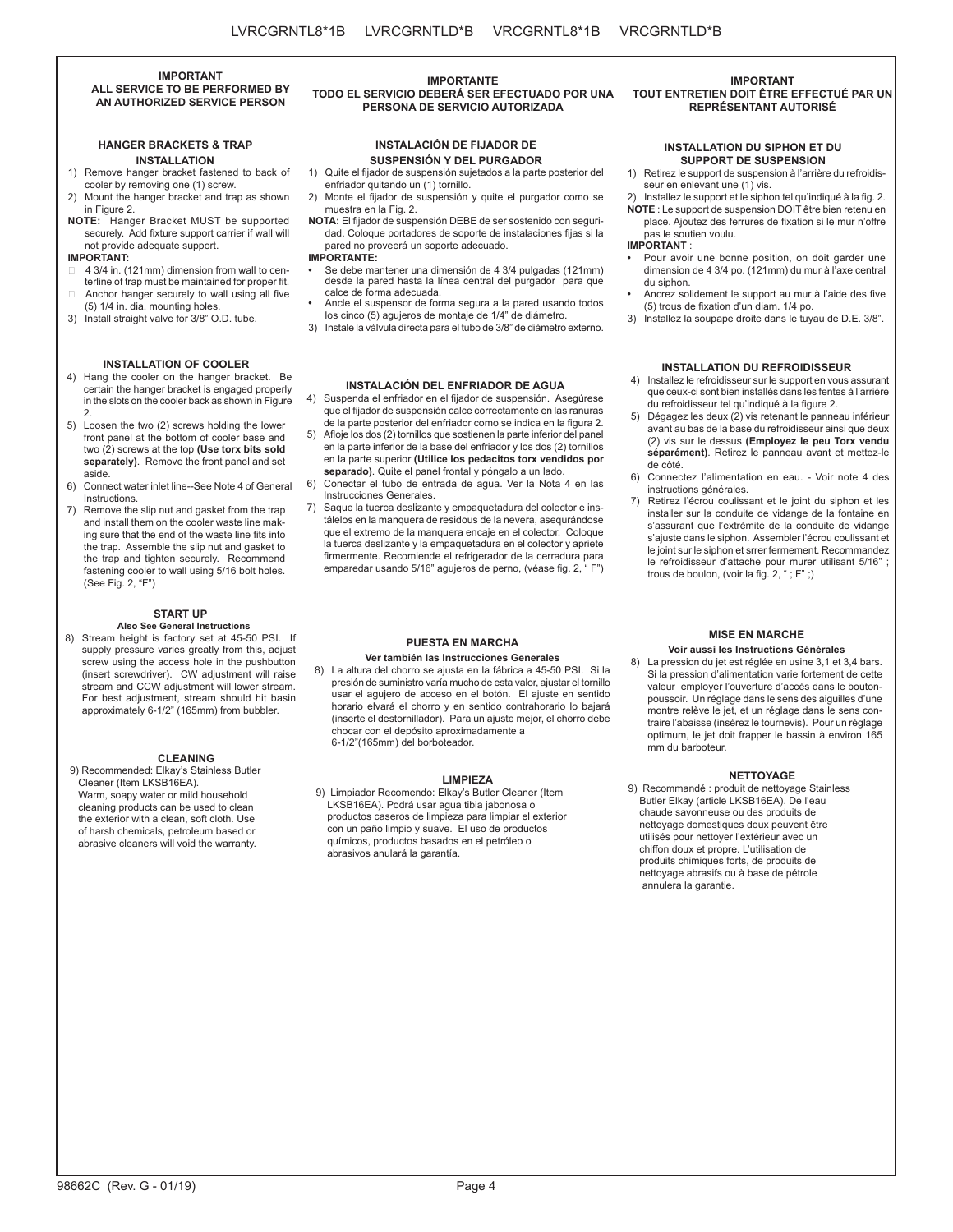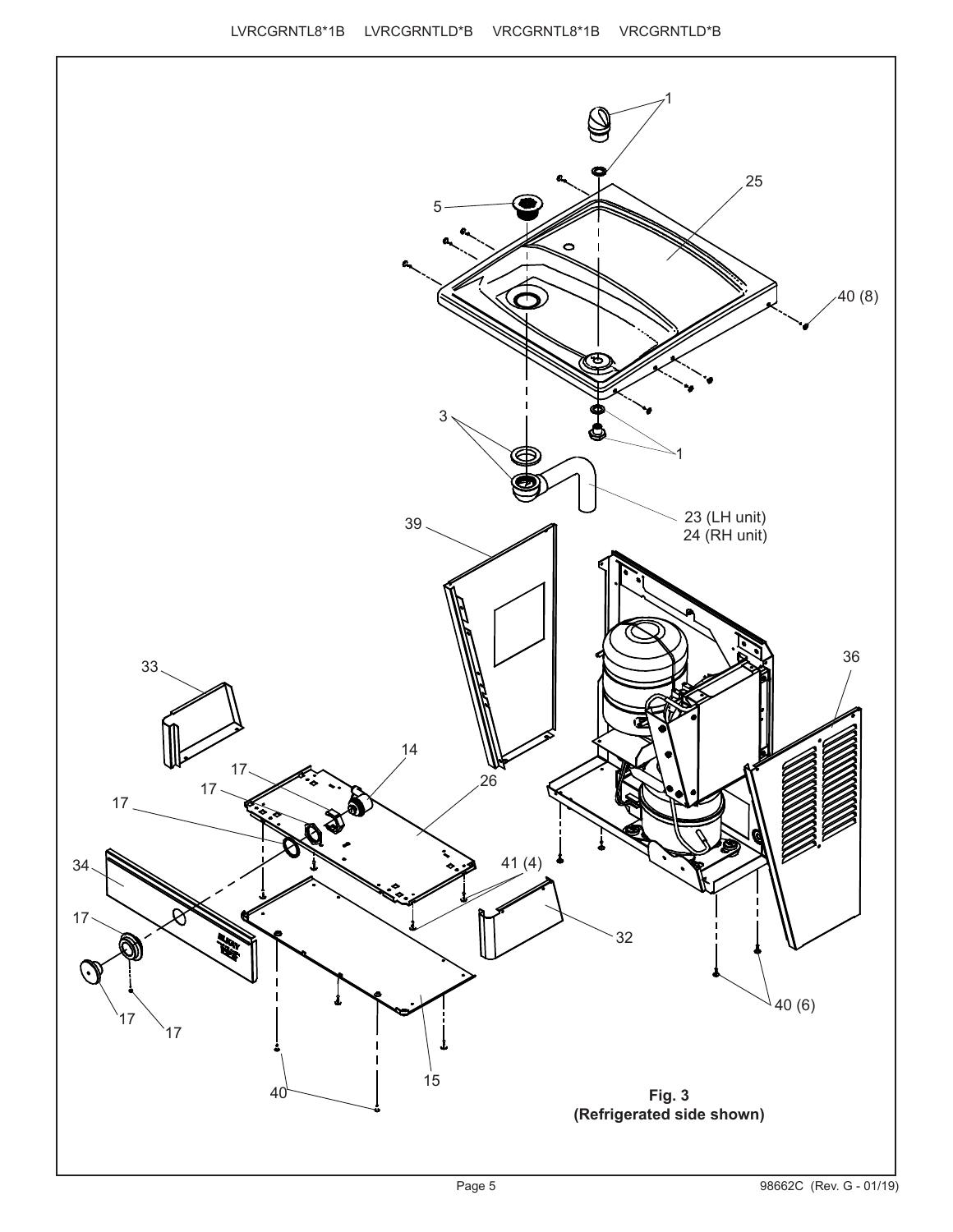